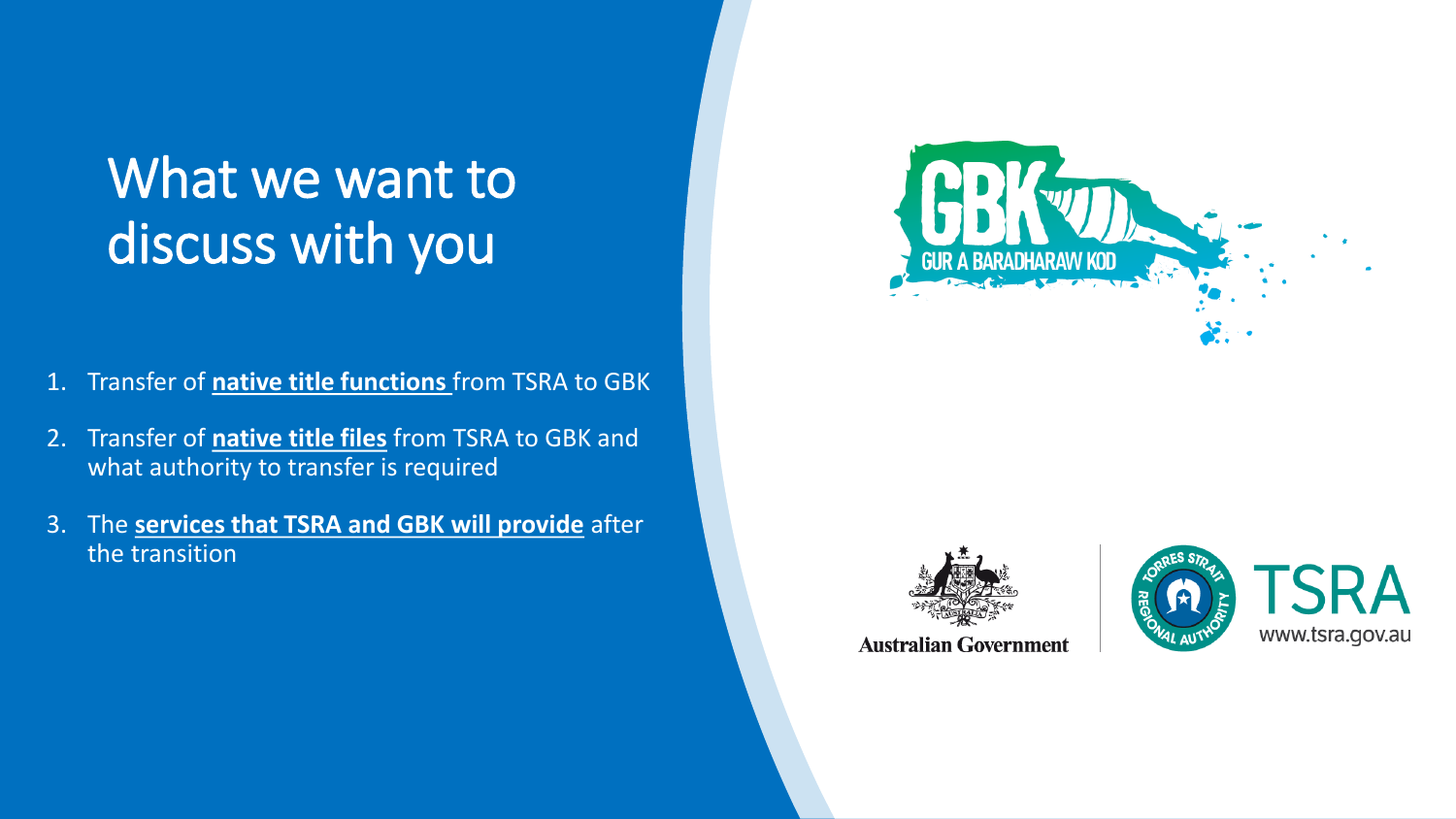1. Transfer of native title functions from TSRA to GBK

- On 30 June 2022 the Torres Strait Regional Authority (TSRA) stops being a native title representative body (NTRB).
- From 1 July 2022 Gur A Baradharaw Kod Torres Strait Sea and Land Council (GBK) will be the native title service provider (NTSP) for Torres Strait.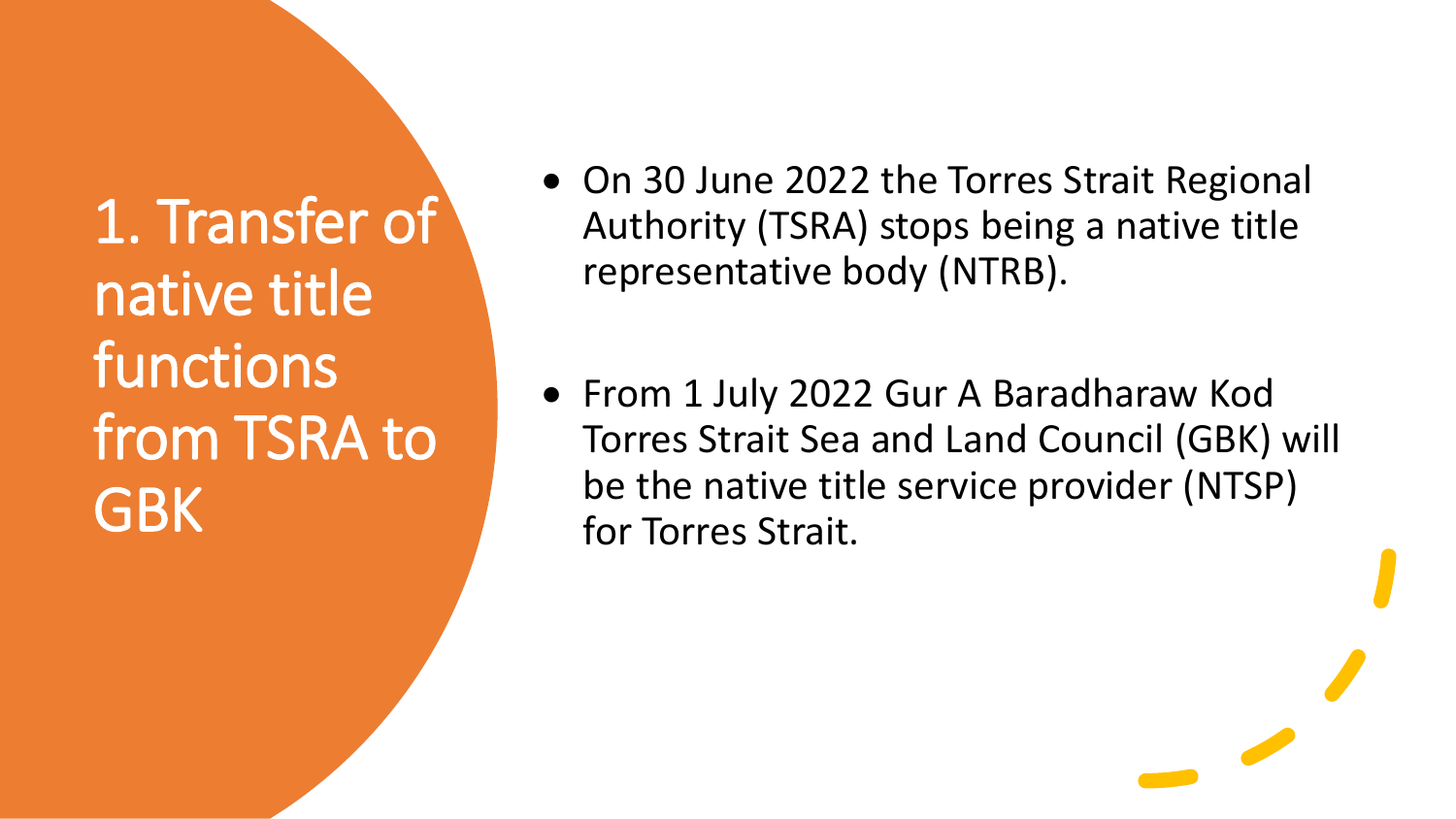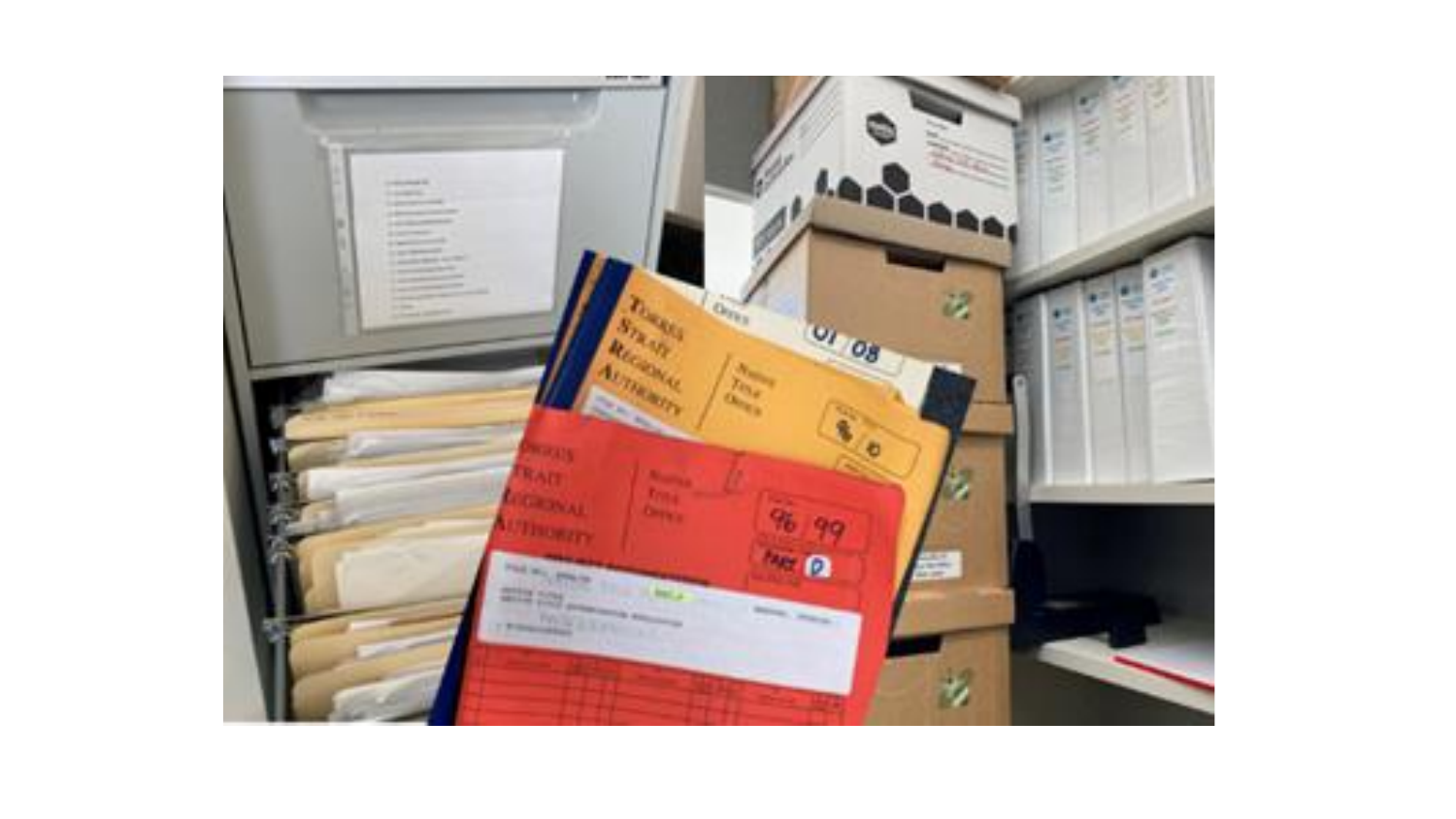## 2. Transfer of files from TSRA to GBK

- Since 1996,TSRA has created files for each native title group it represented
- The files hold all their native title documents.
- TSRA has sent all files for scanning (to make **electronic copies**).
- TSRA wants to hand over **these electronic copies** to GBK.
- We seek each PBC's authority to hand over the **electronic copies**.
- TSRA will hold on to the **hard copies** because of obligations under the National Archives Act.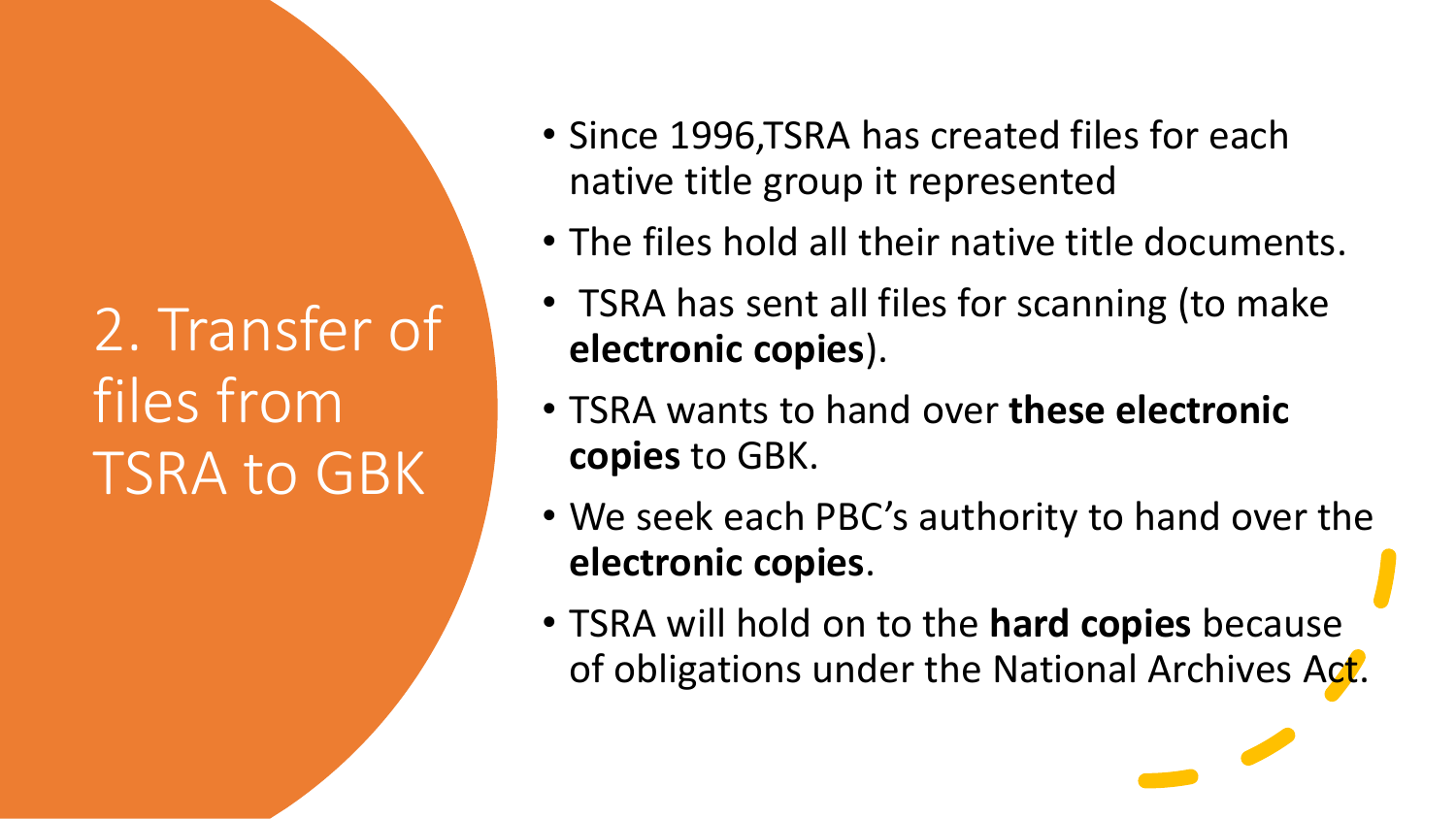## 3. The services after 1 July 2022

TSRA

- The TSRA will **continue to provide programmes** for Torres Strait Islander and Aboriginal people in the TS following the transition:
	- Economic Development
	- Environmental Management
	- Fisheries
	- Healthy Communities
	- Regional Infrastructure
	- Safe Communities
	- Culture, Arts and Heritage
	- Governance and Leadership
- TSRA will also continue to **provide support for PBCs**  to engage in environmental projects and create economic development opportunities.
- The NTO will close.